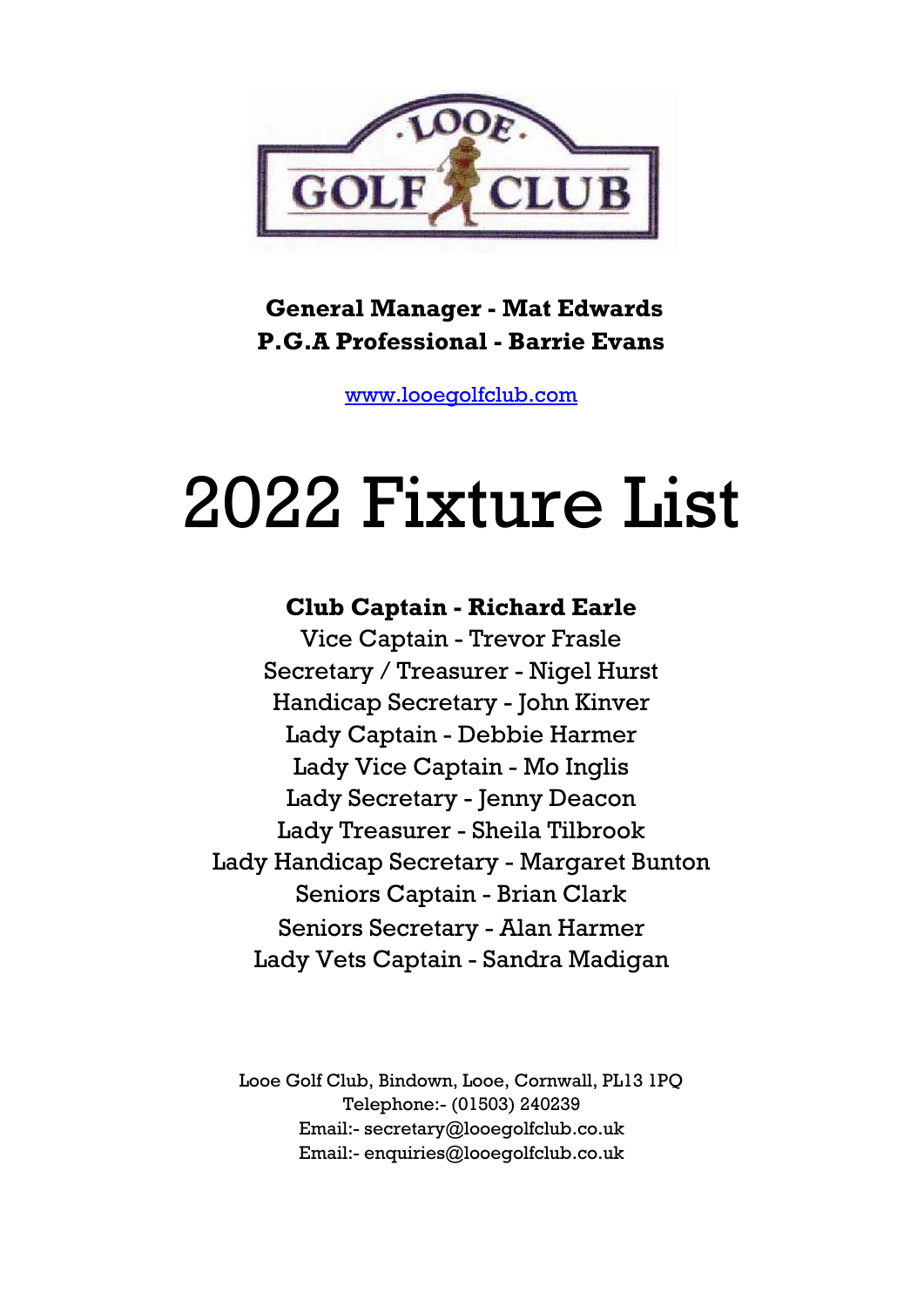## **The following 'Roll-Up' competitions occur when there is no other Club Organised Event programmed.**

**(Times may be subject to change as directed by the Club)**

| <b>Day</b> | <b>Mens</b>                                                                    | <b>Seniors</b>                                              | <b>Ladies</b>                         |
|------------|--------------------------------------------------------------------------------|-------------------------------------------------------------|---------------------------------------|
| <b>Sat</b> | <b>Early Bird Register by</b><br>0805<br><b>Lunch Time Register by</b><br>1115 |                                                             |                                       |
| Sun        | <b>Early Bird Register by</b><br>0805                                          |                                                             |                                       |
| Mon        | <b>Lunch Time Register by</b><br>1140                                          |                                                             |                                       |
| Tue        |                                                                                | <b>Register using</b><br>HowDidIDo by 4.00<br><b>Monday</b> |                                       |
| Wed        | <b>MAFIA' Register by</b><br>1140                                              |                                                             |                                       |
| Thu        |                                                                                | <b>Register using</b><br>HowDidIDo by 4.00<br>Wednesday     | <b>Lady Vets Register by</b><br>09.00 |
| Fri        | <b>Lunch Time Register by</b><br>1140                                          |                                                             | <b>Ladies Register by 10.40</b>       |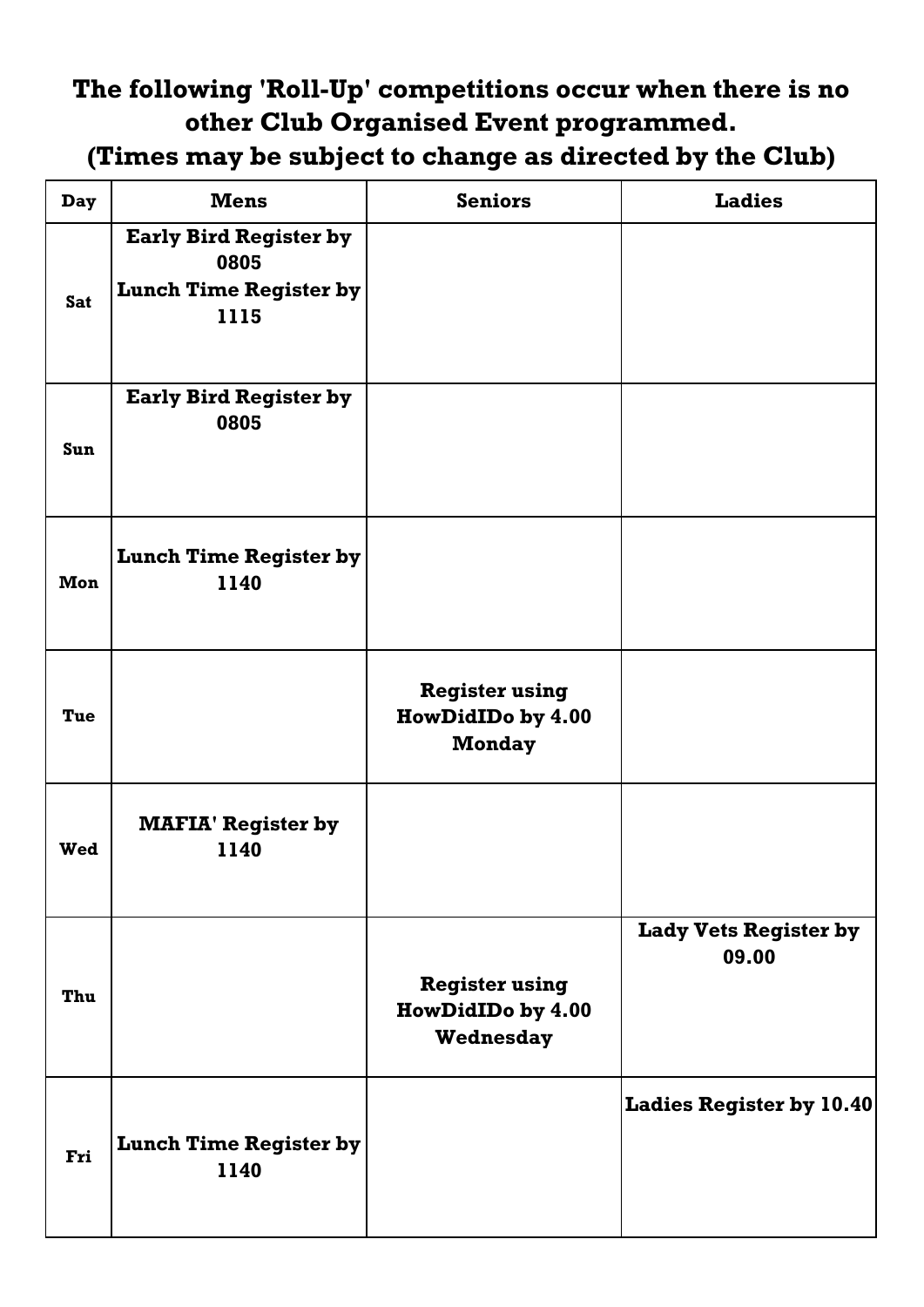|    | <b>Looe Golf Club Open Competitions 2022</b> |                 |                                                                                                                   |                                   |  |  |  |  |  |
|----|----------------------------------------------|-----------------|-------------------------------------------------------------------------------------------------------------------|-----------------------------------|--|--|--|--|--|
| 26 | June                                         | <b>Sunday</b>   | Mixed OPEN<br>Greensomes<br>Includes 2 course meal<br>Sponsored by WBM Grounworks Ltd                             | £44 <sub>per</sub><br>pair        |  |  |  |  |  |
| 4  | August                                       | <b>Thursday</b> | Mens SENIORS Individual Open<br>Stableford over 55's                                                              | £16<br>visitors<br>£6<br>members  |  |  |  |  |  |
| 23 | August                                       | <b>Tuesday</b>  | Ladies PAIRS OPEN<br>4 ball batter ball<br>Includes 1 course meal                                                 | £28<br>visitors<br>£18<br>members |  |  |  |  |  |
| 25 | August                                       | <b>Thursday</b> | 3 Man Team OPEN<br>55 & over, team of 3, stableford, 2 scores per hole to count<br>Sponsores by Walker Cripps     | £16<br>visitors<br>£6<br>members  |  |  |  |  |  |
| 29 | August                                       | <b>Monday</b>   | <b>OPEN Texas Scramble</b><br>4 Players any combination<br>Sponsored by David Tout and Clarity Wealth Manangement | £16<br>visitors<br>£6<br>members  |  |  |  |  |  |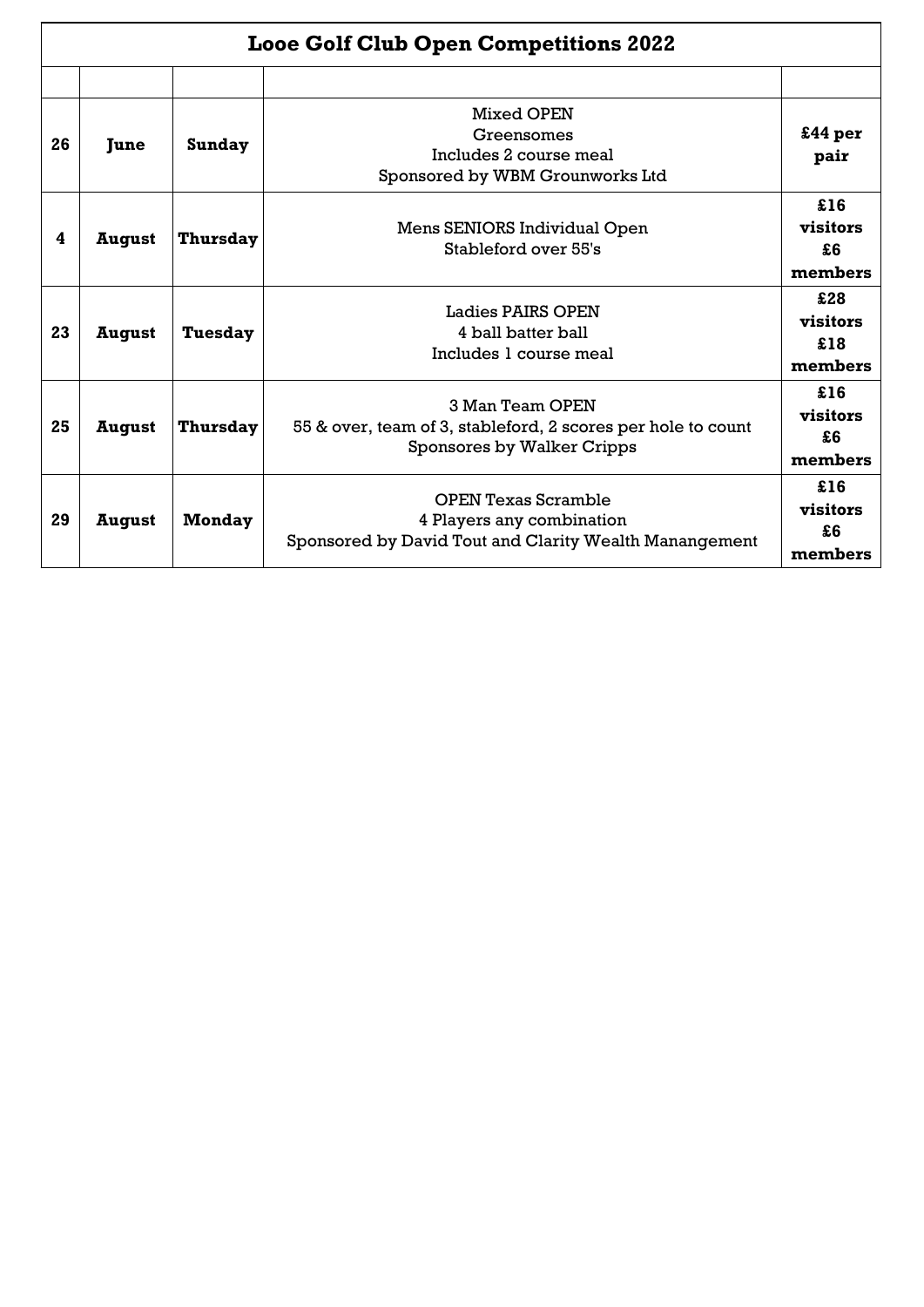| <b>June 2022</b>                                                                                                         |            |                                                                      |                                                                                                                          |             | <b>June 2022</b> |                                                                                 |              |  |
|--------------------------------------------------------------------------------------------------------------------------|------------|----------------------------------------------------------------------|--------------------------------------------------------------------------------------------------------------------------|-------------|------------------|---------------------------------------------------------------------------------|--------------|--|
| <b>Date</b>                                                                                                              | Day        | <b>Mens</b>                                                          | <b>Seniors</b>                                                                                                           | <b>Date</b> | Day              | <b>Ladies</b>                                                                   | <b>Mixed</b> |  |
| $6\phantom{1}$                                                                                                           | Mon        |                                                                      |                                                                                                                          | 6           | Mon              | League v Trevose (A)<br>9.50 am                                                 |              |  |
| 8                                                                                                                        | Wed        |                                                                      |                                                                                                                          | 8           | Wed              | League v Truro (A)<br>11.30 am                                                  |              |  |
| 9                                                                                                                        | Thu        |                                                                      | Whitsand Bay (A)                                                                                                         | 9           | Thu              |                                                                                 |              |  |
| 10                                                                                                                       | Fri        | PAL v China Fleet B<br>$(A)$ 4pm                                     |                                                                                                                          |             |                  |                                                                                 |              |  |
| 11                                                                                                                       | Sat        |                                                                      |                                                                                                                          | 11          | <b>Sat</b>       |                                                                                 | Greensomes   |  |
| 14                                                                                                                       | Tue        |                                                                      |                                                                                                                          | 14          | Tue              | <b>Final Decanters</b><br><b>Captain &amp; Vice</b><br><b>Captain Challenge</b> |              |  |
| 16                                                                                                                       | Thu        |                                                                      |                                                                                                                          | 16          | Thu              | Ladies v Lady Vets                                                              |              |  |
| 17                                                                                                                       | Fri        |                                                                      |                                                                                                                          | 17          | Fri              | League v West<br>Cornwall (A) 11 am                                             |              |  |
| 19                                                                                                                       | Sun        |                                                                      |                                                                                                                          | 19          | Sun              | Alt Medal                                                                       |              |  |
| 20                                                                                                                       | Mon        |                                                                      | Newquay (A) 10 am                                                                                                        | 20          | Mon              |                                                                                 |              |  |
| 21                                                                                                                       | Tue        |                                                                      |                                                                                                                          | 21          | Tue              | Medal                                                                           |              |  |
| 23                                                                                                                       | Thu        | Triangular at<br>OKEHAMPTON: Looe,<br>Okehampton &<br>Newquay - Noon | <b>Stableford</b>                                                                                                        | 23          | Thu              | County Baron<br>Rosebowl                                                        |              |  |
| 24                                                                                                                       | Fri        | PAL v St Mellion B<br>$(H)$ 4pm                                      |                                                                                                                          | 24          | Fri              |                                                                                 |              |  |
| 25                                                                                                                       | <b>Sat</b> | <b>Callington Trophy</b><br>(Lord Lietentants<br>Qualifier)          |                                                                                                                          | 25          | <b>Sat</b>       |                                                                                 |              |  |
| 26                                                                                                                       | Sun        |                                                                      |                                                                                                                          | 26          | Sun              |                                                                                 | Mixed OPEN   |  |
| 28                                                                                                                       | Tue        |                                                                      | Monte Duck Trophy &<br>Medal                                                                                             | 28          | Tue              | <b>Stableford</b>                                                               |              |  |
| 29                                                                                                                       | Wed        |                                                                      |                                                                                                                          | 29          | Wed              | Interclub Handicap<br>Shield                                                    |              |  |
| 30                                                                                                                       | Thu        |                                                                      | May Stableford                                                                                                           | 30          | Thu              |                                                                                 |              |  |
| 2nd - Spring Bank Holiday<br>3rd - Jubilee Bank Holiday<br>9th, 10th & 11th - Royal Cornwall Show<br>19th - Father's Day |            |                                                                      | 2nd - Spring Bank Holiday<br>3rd - Jubilee Bank Holiday<br>9th, 10th & 11th - Royal Cornwall Show<br>19th - Father's Day |             |                  |                                                                                 |              |  |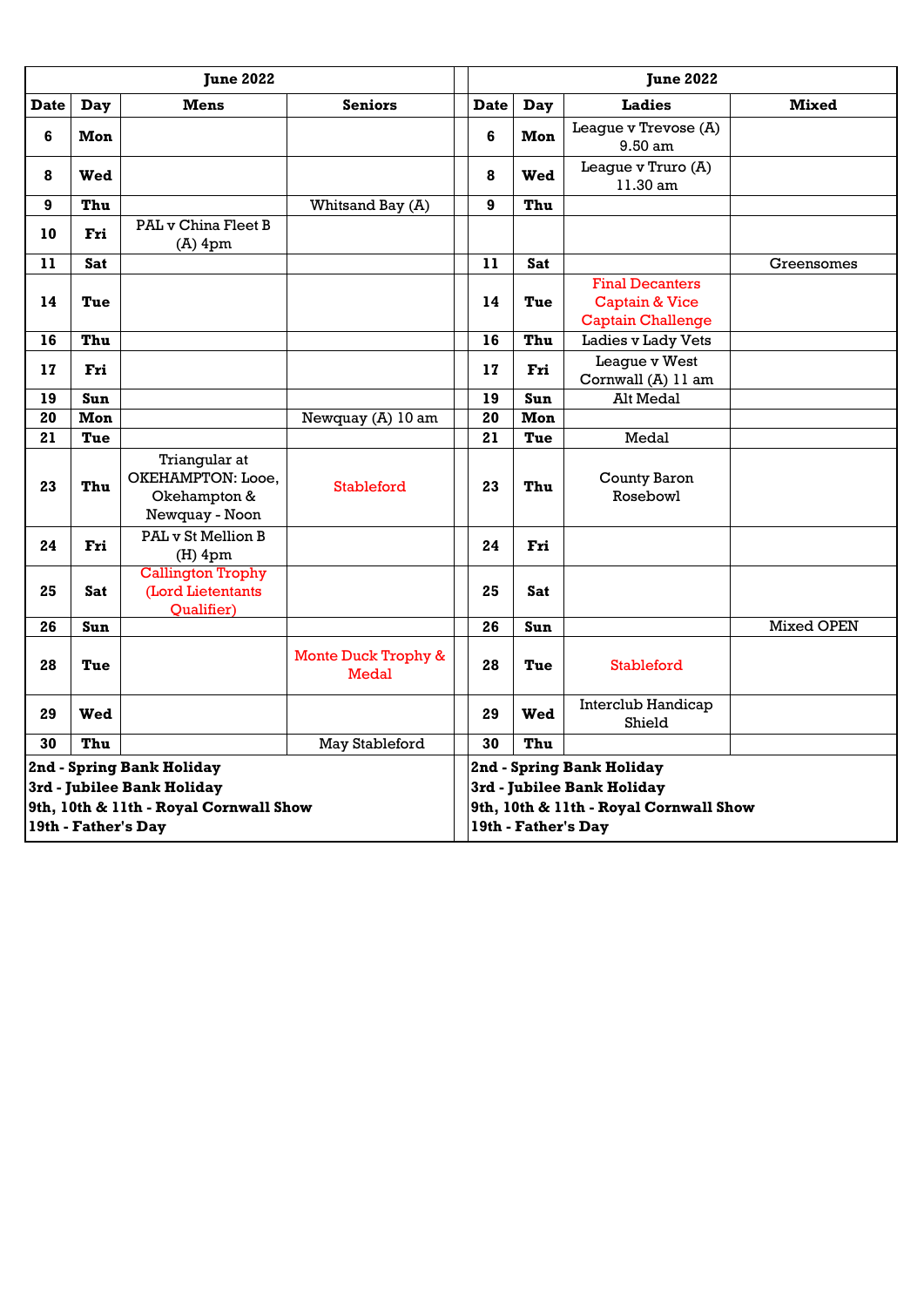|                         | <b>July 2022</b> |                                                                    |                                                |             | <b>July 2022</b> |                                          |                         |  |
|-------------------------|------------------|--------------------------------------------------------------------|------------------------------------------------|-------------|------------------|------------------------------------------|-------------------------|--|
| <b>Date</b>             | Day              | <b>Mens</b>                                                        | <b>Seniors</b>                                 | <b>Date</b> | Day              | <b>Ladies</b>                            | <b>Mixed</b>            |  |
| 1                       | Fri              | PAL v St Mellion A<br>$(H)$ 4 pm                                   |                                                | ı           | Fri              | Past Captains<br>Trophy                  |                         |  |
| $\mathbf{2}$            | <b>Sat</b>       |                                                                    |                                                | $\mathbf 2$ | <b>Sat</b>       |                                          | Venning Trophy          |  |
| $\overline{\mathbf{3}}$ | Sun              | Medal                                                              |                                                | 3           | Sun              | Alt. Medal                               |                         |  |
| $\overline{\mathbf{4}}$ | Mon              |                                                                    | <b>Seniors V Ladies</b><br><b>Shield</b>       | 4           | Mon              | <b>Ladies V Seniors</b><br><b>Shield</b> |                         |  |
| 5                       | Tue              |                                                                    | Flag Trophy & May<br><b>Monthly Medal</b>      | 5           | Tue              | Medal                                    |                         |  |
| $\mathbf{z}$            | Thu              |                                                                    | Porthpean (H)<br>11.16 am                      | $\mathbf z$ | Thu              | Pat Fogden Trophy<br>(Vets)              |                         |  |
| 8                       | Fri              | PAL v China Fleet A<br>$(H)$ 4 pm                                  |                                                | 8           | Fri              |                                          |                         |  |
| 9                       | <b>Sat</b>       |                                                                    |                                                | 9           | <b>Sat</b>       | Club Championship                        |                         |  |
| 10                      | Sun              | QE11 Cup                                                           |                                                | 10          | Sun              | Alt. Stableford                          |                         |  |
| 11                      | Mon              |                                                                    |                                                | 11          | Mon              | Friendly v St<br>Enodoc (A)<br>10.30 am  |                         |  |
| 12                      | Tue              |                                                                    | Handicap & Scratch<br>Cups                     | 12          | Tue              | Stableford<br><b>Bunny Cup</b>           |                         |  |
| 14                      | Thu              |                                                                    | <b>Birch Ward</b><br>Stableford                | 14          | Thu              | Jasper Cup (Vets)                        |                         |  |
| 15                      | Fri              |                                                                    | Launceston $(A)$<br>Noon                       | 15          | Fri              |                                          |                         |  |
| 16                      | <b>Sat</b>       |                                                                    |                                                | 16          | <b>Sat</b>       |                                          | Greensomes              |  |
| 17                      | Sun              | Club<br>Championships                                              |                                                | 17          | Sun              |                                          |                         |  |
| 19                      | Tue              |                                                                    | Jim Cook Trophy &<br><b>Monthly Stableford</b> | 19          | Tue              | $QEII$ (Rd 1)                            |                         |  |
| 21                      | <b>Thu</b>       | <b>Triangular at LOOE:</b><br>Looe, Okehampton<br>& Newquay - Noon | St Austell (H)<br>11.16 am                     | 21          | Thu              | Jean McMillan Cup                        |                         |  |
| 22                      | Fri              | PAL v Trethorne (H)<br>4pm                                         |                                                | 22          | Fri              |                                          |                         |  |
| 23                      | <b>Sat</b>       | <b>Olver Cup</b>                                                   |                                                | 23          | <b>Sat</b>       | <b>Olver Cup</b>                         |                         |  |
| 24                      | Sun              | <b>Wilkie Putter</b>                                               |                                                | 24          | Sun              | <b>Wilkie Putter</b>                     |                         |  |
| 25                      | Mon              |                                                                    |                                                | 25          | Mon              | Friendly v St Austell<br>(A)<br>10.30 am |                         |  |
| 26                      | Tue              |                                                                    | Elfordleigh (A)<br>9.00 am                     | 26          | Tue              | QE II (Rd 2)                             |                         |  |
| 28                      | Thur             |                                                                    |                                                | 28          | Thur             | Margie Ebdon<br>Trophy                   |                         |  |
| 29                      | Fri              | PAL v China Fleet B<br>$(H)$ 4pm                                   |                                                | 29          | Fri              |                                          |                         |  |
| 30                      | <b>Sat</b>       |                                                                    |                                                | 30          | <b>Sat</b>       |                                          | <b>Two Pauls Trophy</b> |  |
| 31                      | Sun              | <b>Bassett Shield</b>                                              |                                                | 31          | Sun              | <b>Alt May Stableford</b>                |                         |  |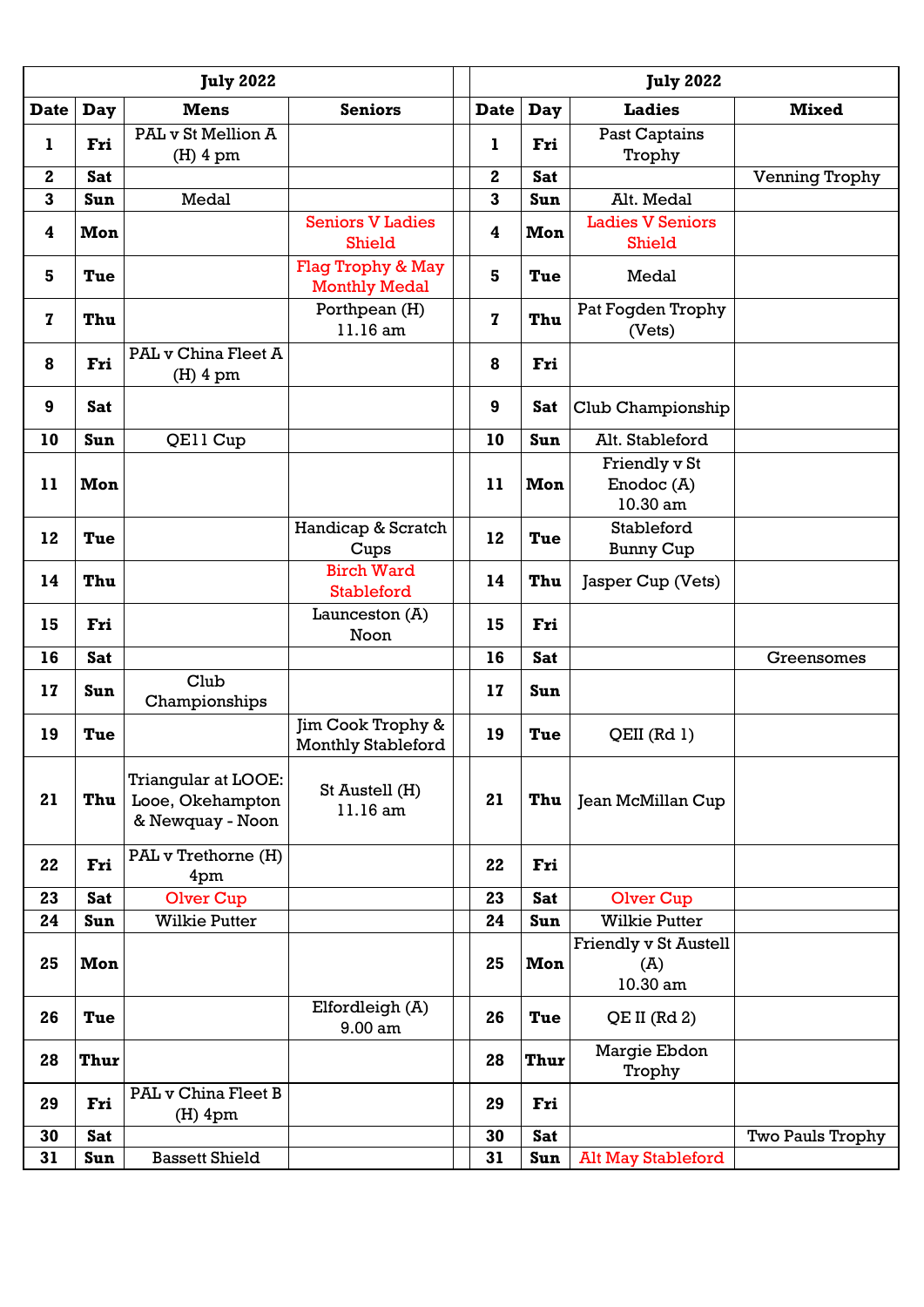| <b>August 2022</b> |                            |                                |                                             | <b>August 2022</b> |            |                                    |                           |
|--------------------|----------------------------|--------------------------------|---------------------------------------------|--------------------|------------|------------------------------------|---------------------------|
| <b>Date</b>        | Day                        | <b>Mens</b>                    | <b>Seniors</b>                              | <b>Date</b>        | Day        | <b>Ladies</b>                      | <b>Mixed</b>              |
| $\mathbf 2$        | Tue                        |                                |                                             | $\mathbf{2}$       | Tue        | <b>May Stableford</b>              |                           |
| 3                  | Wed                        |                                |                                             | 3                  | Wed        | League v Truro (H)<br>10.30 am     |                           |
| 4                  | Thu                        |                                | Seniors Individual<br><b>OPEN</b>           | 4                  | Thu        |                                    |                           |
| 6                  | <b>Sat</b>                 | Medal                          |                                             | 6                  | <b>Sat</b> | Alt Medal                          |                           |
| $\mathbf{z}$       | Sun                        | (Lord Lieu Final)              |                                             | $\mathbf{z}$       | <b>Sun</b> | Centenery Trophy                   |                           |
| 9                  | Tue                        |                                | <b>Monthly Stableford</b>                   | 9                  | Tue        | Medal                              |                           |
| 11                 | Thu                        |                                | Seniors Championship<br>Part 1 (Medal)      | 11                 | Thu        |                                    |                           |
| 12                 | Fri                        |                                |                                             | 12                 | Fri        | League v The Point (H)<br>10.30 am |                           |
| 13                 | <b>Sat</b>                 |                                |                                             | 13                 | <b>Sat</b> |                                    | Greensomes                |
| 14                 | Sun                        | Jubilee Cup                    |                                             | 14                 | Sun        | Jubilee Cup                        |                           |
| 16                 | Tue                        |                                | Seniors Championship<br>Part 2 (Stableford) | 16                 | Tue        | <b>Charity Trophy</b>              |                           |
| 17                 | Wed                        |                                |                                             | 17                 | Wed        | League v Trevose (H)<br>10.30 am   |                           |
| 18                 | Thu                        |                                | Stableford                                  | 18                 | Thu        | Lady Vets Captain's<br>Trophy      |                           |
| 20                 | <b>Sat</b>                 |                                |                                             | 20                 | <b>Sat</b> |                                    | <b>Guy Berncastle</b>     |
| 21                 | Sun                        | Heathman Cup &<br>Nadin Salver |                                             | 21                 | Sun        | Alt May Stableford                 |                           |
| 23                 | Tue                        |                                |                                             | 23                 | Tue        | Ladies OPEN Day                    |                           |
| 25                 | Thu                        |                                | 3 Man Team OPEN<br>55 & over                | 25                 | Thu        |                                    |                           |
| 27                 | Sat                        | Donald Pengelly Cup            |                                             | 27                 | <b>Sat</b> |                                    |                           |
| 28                 | Sun                        | <b>June Medal</b>              |                                             | 28                 | Sun        | Alt. Stableford                    |                           |
| 29                 | Mon                        |                                | <b>OPEN Texas Scramble</b>                  | 29                 | Mon        | <b>OPEN Texas Scramble</b>         |                           |
|                    |                            |                                | 4 Players any combination                   |                    |            |                                    | 4 Players any combination |
| 30                 | Tue                        |                                | <b>Staddon Heights (A)</b>                  | 30                 | Tue        | Stableford                         |                           |
|                    | 29th - Summer Bank Holiday |                                |                                             |                    |            | 29th - Summer Bank Holiday         |                           |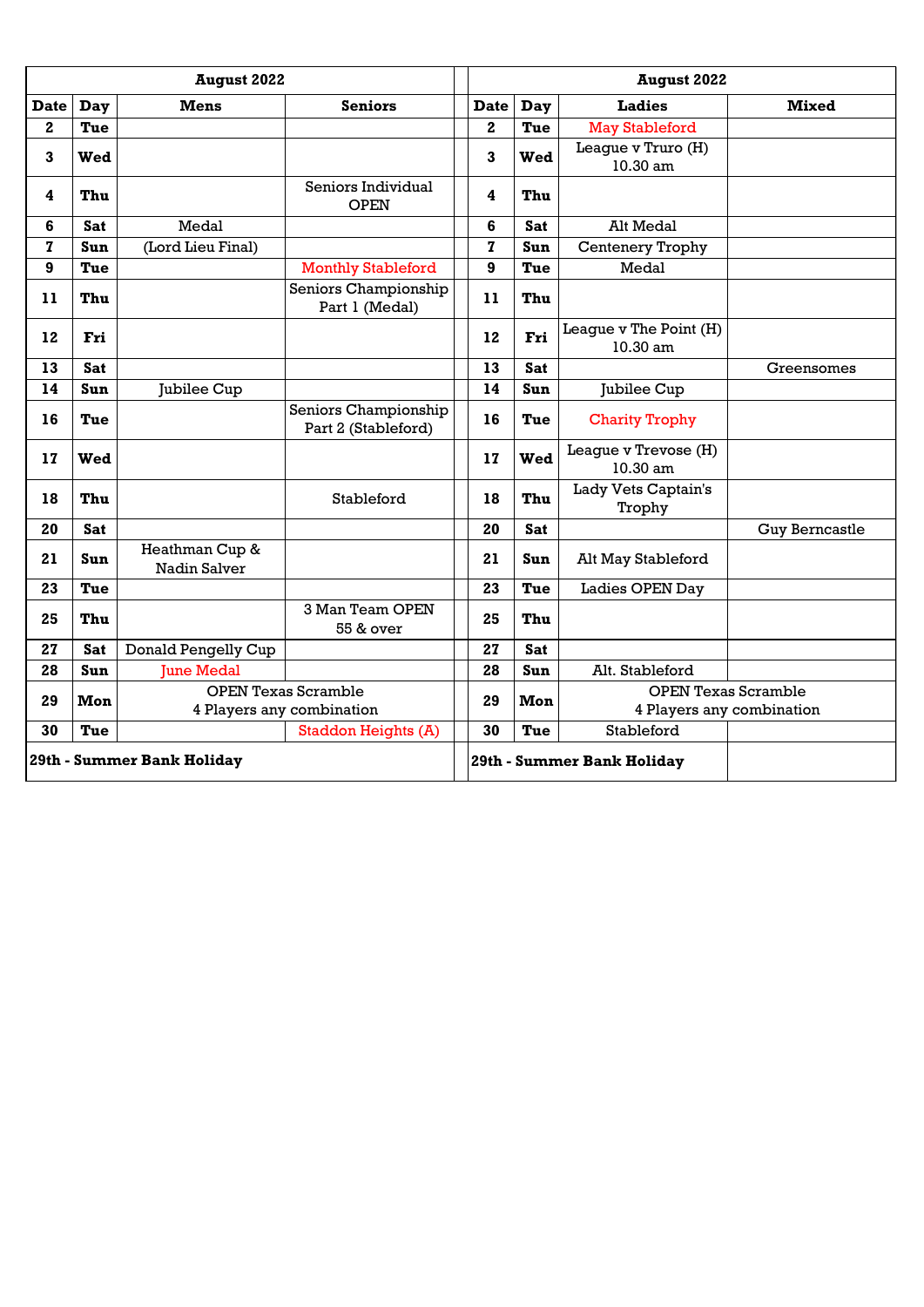| September 2022        |            |                                            |                                                         |              | September 2022 |                                                                |                               |  |
|-----------------------|------------|--------------------------------------------|---------------------------------------------------------|--------------|----------------|----------------------------------------------------------------|-------------------------------|--|
| <b>Date</b>           | Day        | <b>Mens</b>                                | <b>Seniors</b>                                          | <b>Date</b>  | <b>Day</b>     | <b>Ladies</b>                                                  | <b>Mixed</b>                  |  |
| 1                     | Thu        |                                            | Falmouth (A) 10.30am                                    | $\mathbf{1}$ | Thu            |                                                                |                               |  |
| 3                     | Sat        | Captain's Day                              | Captain's Day                                           | 3            | <b>Sat</b>     | Captain's Day                                                  |                               |  |
| 4                     | <b>Sun</b> | <b>February Medal</b>                      |                                                         | 4            | Sun            | Alt. Medal                                                     |                               |  |
| 5                     | Mon        |                                            | Final Captain's Stableford                              | 5            | Mon            | Final Captain's Stableford                                     |                               |  |
| 6                     | Tue        |                                            | Medal                                                   | 6            | Tue            | <b>Masters Trophy</b><br>& Medal                               |                               |  |
| $\mathbf{z}$          | Wed        |                                            |                                                         | 7            | Wed            | Friendly v China Fleet<br>(H) 10.30 am                         |                               |  |
| 8                     | Thu        |                                            | Truro (H) 11.16 am                                      | 8            | Thu            |                                                                |                               |  |
| 9                     | Fri        | Past & Present<br>Captains Trophy          |                                                         | 9            | Fri            |                                                                |                               |  |
| 10                    | <b>Sat</b> |                                            |                                                         | 10           | <b>Sat</b>     | Lady Captain's Day                                             |                               |  |
| 11                    | Sun        | Dawn Plate                                 |                                                         | 11           | Sun            |                                                                |                               |  |
| 12                    | Mon        | Friendly v Warren (H)<br>11 am             |                                                         | 12           | Mon            |                                                                |                               |  |
| 13                    | Tue        |                                            | Senior 3's & Past<br><b>Captains Stableford</b>         | 13           | Tue            | Lady Captain v Lady<br>Secretary                               |                               |  |
| 15                    | Thu        |                                            | Launceston (H)<br>11.16 am                              | 15           | Thur           | <b>Lady Vets Charity Day</b>                                   |                               |  |
| 17                    | Sat        |                                            |                                                         | 17           | Sat            |                                                                | Greensomes<br>(End of Season) |  |
| 18                    | Sun        | Medal & Morley Medal<br><b>Winners Cup</b> |                                                         | 18           | Sun            | Alt Stableford                                                 |                               |  |
| 19                    | Mon        |                                            | <b>Captain's Charity 3 Person Texas Scramble</b>        | 19           | Mon            | Div 1/2 County<br><b>Meeting Carlyon Bay</b>                   |                               |  |
| 20                    | Tue        |                                            | Seniors Captains Day                                    | 20           | Tue            | Edna Pawlyn Trophy &<br>Stableford                             |                               |  |
| 22                    | Thu        |                                            | Elfordleigh (H)<br>11.16 am                             | 22           | Thu            |                                                                |                               |  |
| 25                    | Sun        | Daily Mail Foursomes                       |                                                         | 25           | Sun            |                                                                |                               |  |
| 26                    | Mon        |                                            | Truro (A) 11am                                          | 26           | Mon            | <b>Friendly v Carlyon Bay</b><br>(H) 10.30am                   |                               |  |
| 27                    | Tue        |                                            | Borringdon (H) 11.16am                                  | 27           | Tue            | Friendly & AGM                                                 |                               |  |
| 29                    | Thu        |                                            | Seniors AGM                                             | 29           | Thu            |                                                                |                               |  |
| 30                    | Fri        |                                            | Presentation Evening 7pm<br>Club General Discussion 8pm | 30           | Fri            | <b>Presentation Evening 7pm</b><br>Club General Discussion 8pm |                               |  |
| 16th - 18th Looe Live |            |                                            |                                                         |              |                | 16th - 18th Looe Live                                          |                               |  |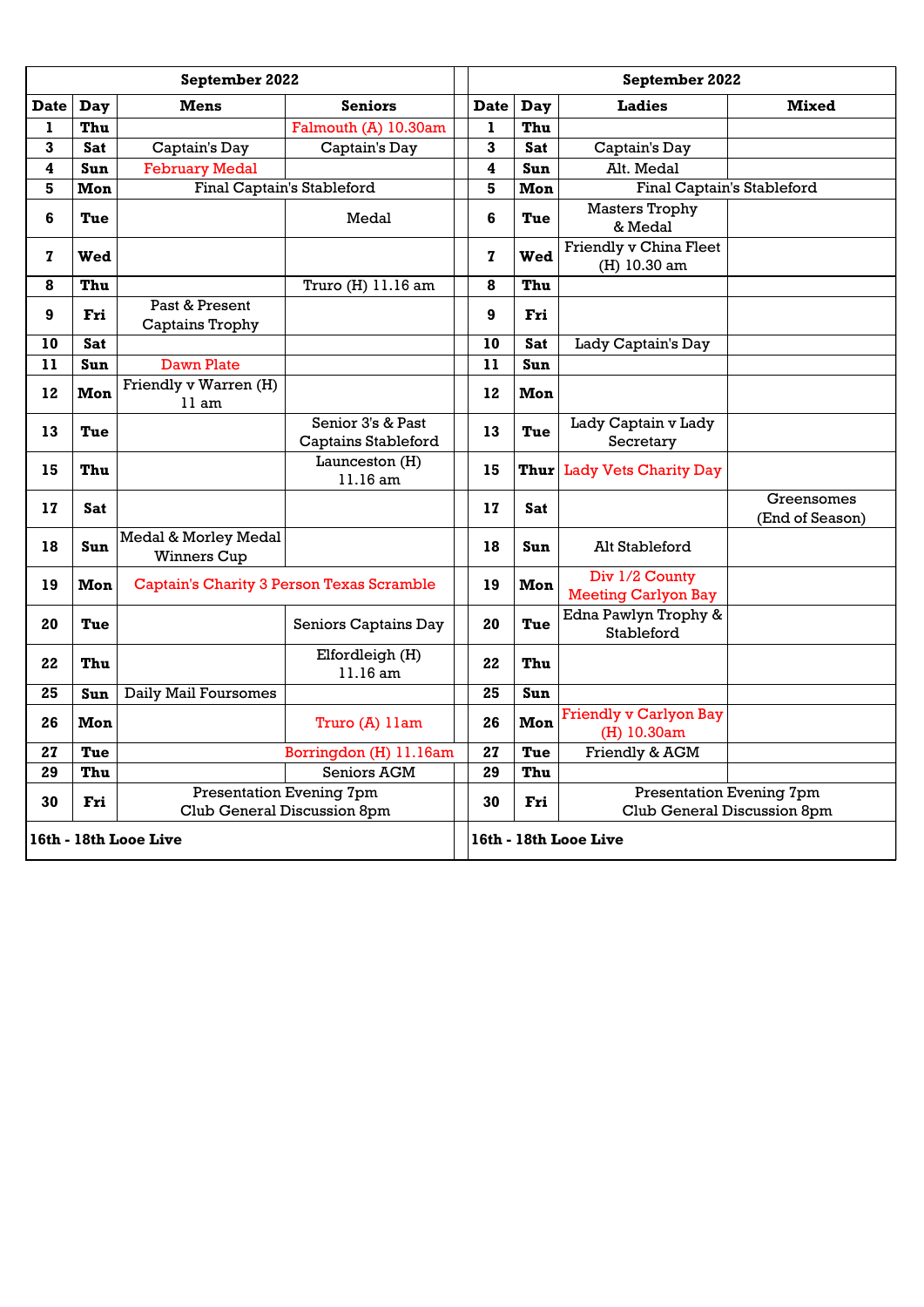| October 2022 |                 |                      |                             |                | October 2022    |                      |              |  |
|--------------|-----------------|----------------------|-----------------------------|----------------|-----------------|----------------------|--------------|--|
| <b>Date</b>  | <b>Day</b>      | <b>Mens</b>          | <b>Seniors</b>              | <b>Date</b>    | Day             | <b>Ladies</b>        | <b>Mixed</b> |  |
| ı            | <b>Sat</b>      | Captains Drive In    | Captains Drive In           | ı              | <b>Sat</b>      | Captains Drive In    |              |  |
| $\mathbf{2}$ | <b>Sun</b>      |                      |                             | $\overline{2}$ | <b>Sun</b>      | Alt. Medal           |              |  |
| 4            | Tue             |                      | Senior Captains Drive<br>In | 4              | Tue             | Medal                |              |  |
| $\mathbf{z}$ | Fri             |                      | Teign Valley (A)            | 7              | Fri             |                      |              |  |
| 8            | <b>Sat</b>      |                      |                             | 8              | <b>Sat</b>      | Ladies 'Pink' Day    |              |  |
| 9            | Sun             | <b>Winter League</b> |                             | 9              | Sun             | Alt. Stableford      |              |  |
| 11           | Tue             |                      |                             | 11             | Tue             | Stableford           |              |  |
| 13           | Thu             |                      | Teign Valley (H)<br>11.16am | 13             | Thu             |                      |              |  |
| 15           | <b>Sat</b>      |                      |                             | 15             | <b>Sat</b>      |                      | Greensomes   |  |
| 16           | <b>Sun</b>      | Medal                |                             | 16             | <b>Sun</b>      | Alt. Winter League   |              |  |
| 18           | Tue             |                      | Medal                       | 18             | Tue             | Winter League        |              |  |
| 22           | Sat             | <b>Winter League</b> |                             | 22             | <b>Sat</b>      |                      |              |  |
| 25           | Tue             |                      | <b>Winter Competition</b>   | 25             | Tue             | Friendly             |              |  |
| 27           | Thu             |                      | Seniors y Ladies            | 27             | Thu             | Ladies v Seniors     |              |  |
| 29           | <b>Sat</b>      |                      |                             | 29             | <b>Sat</b>      | Daily Mail Foursomes |              |  |
| 30           | Sun             | <b>Winter League</b> |                             | 30             | Sun             |                      |              |  |
|              | 30th - BST Ends |                      |                             |                | 30th - BST Ends |                      |              |  |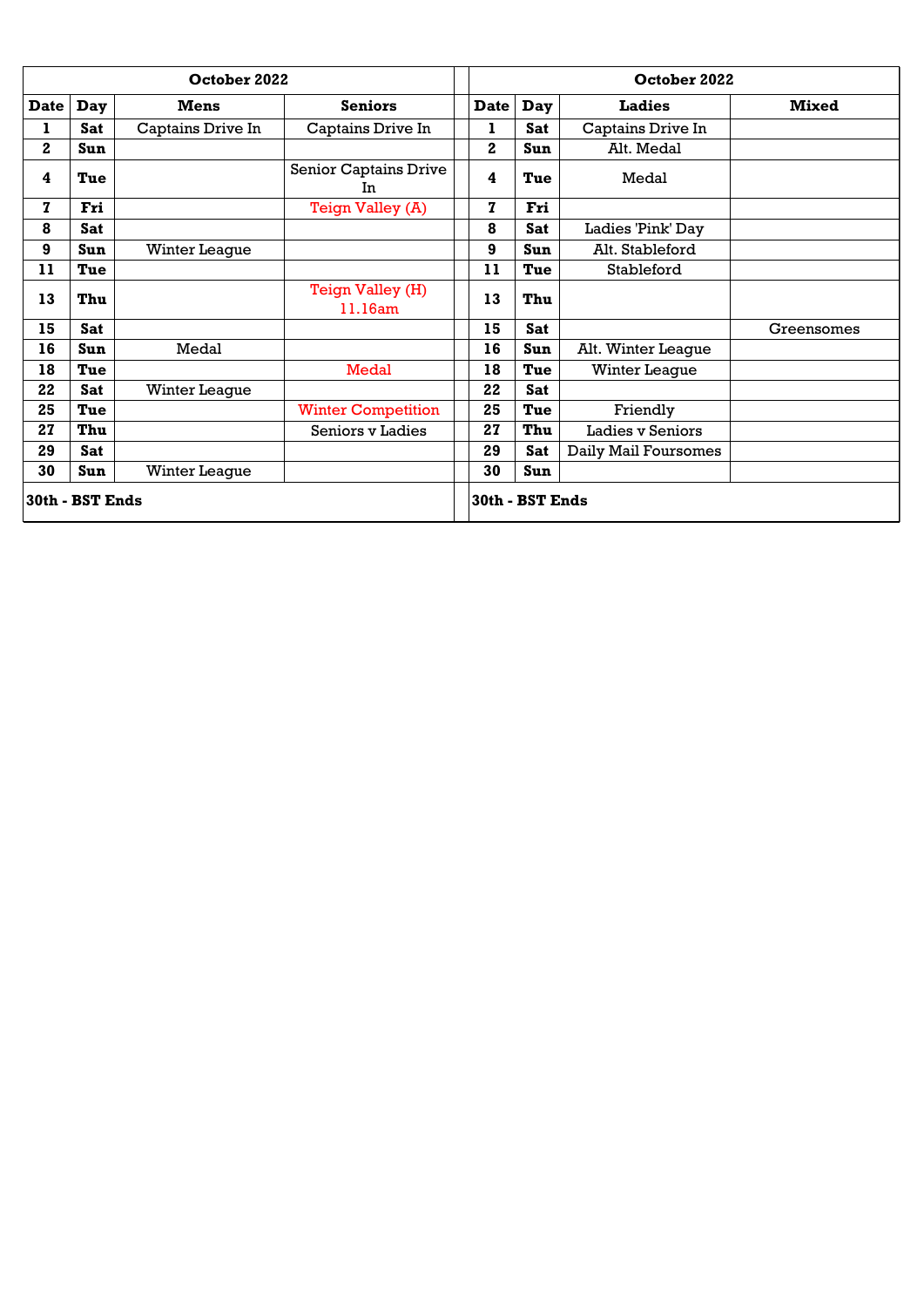| November 2022 |            |                      |                           |             | November 2022 |            |                      |              |
|---------------|------------|----------------------|---------------------------|-------------|---------------|------------|----------------------|--------------|
| <b>Date</b>   | Day        | <b>Mens</b>          | <b>Seniors</b>            | <b>Date</b> | Day           |            | <b>Ladies</b>        | <b>Mixed</b> |
| т             | Tue        |                      | Stableford                | ı           |               | Tue        | Friendly             |              |
| 3             | Thu        |                      | <b>Winter Competition</b> | 3           |               | Thu        |                      |              |
| 6             | Sun        | <b>Winter League</b> |                           | 6           |               | Sun        | Alt. Medal           |              |
| 8             | Tue        |                      |                           | 8           |               | Tue        | Medal                |              |
| 12            | <b>Sat</b> |                      |                           | 12          |               | <b>Sat</b> |                      | Greensomes   |
| 13            | <b>Sun</b> | Medal                |                           | 13          |               | <b>Sun</b> | Alt. Winter League   |              |
| 15            | Tue        |                      | <b>Winter Competition</b> | 15          |               | Tue        | <b>Winter League</b> |              |
| 19            | <b>Sat</b> |                      | <b>CRAFT FAYRE</b>        | 19          |               | <b>Sat</b> | <b>CRAFT FAYRE</b>   |              |
| 20            | Sun        | Winter League        |                           | 20          |               | Sun        | Alt. Stableford      |              |
| 22            | Tue        |                      |                           | 22          |               | Tue        | Stableford           |              |
| 24            | Thu        |                      | <b>Winter Competition</b> | 24          |               | Thu        |                      |              |
| 26            | <b>Sat</b> | <b>Winter League</b> |                           | 26          |               | <b>Sat</b> |                      |              |
| 29            | Tue        |                      |                           | 29          |               | Tue        | Friendly             |              |